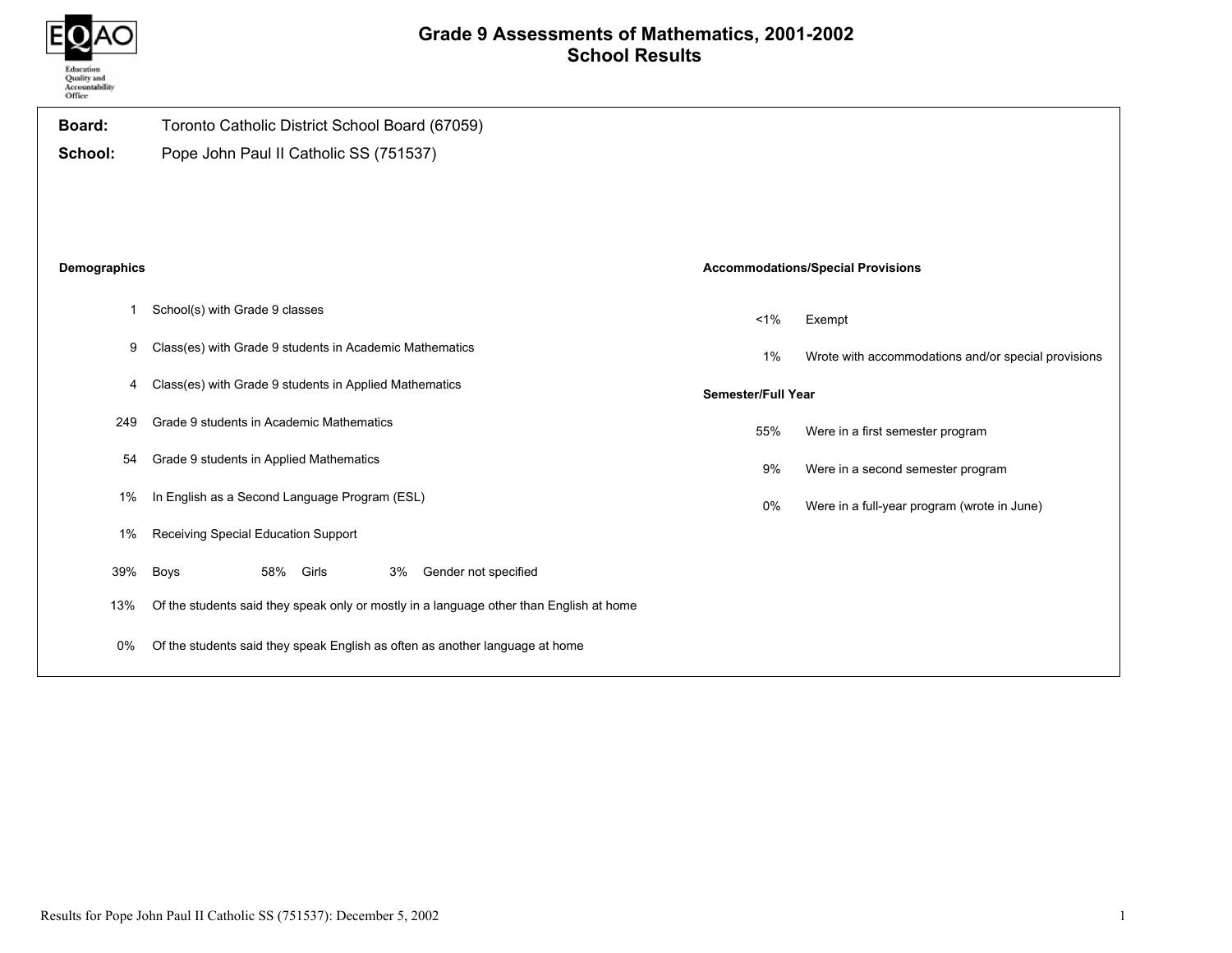### Explanation of Terms and Categories

| <b>Receiving Special</b>  | The student has an Individual Education Plan (IEP) and may or may not have been identified as an "exceptional pupil" by an       |
|---------------------------|----------------------------------------------------------------------------------------------------------------------------------|
| <b>Education Support:</b> | Identification, Placement and Review Committee (IPRC); the student receives special education programs and services.             |
| Exempt:                   | Student is enrolled in an academic or applied Grade 9 mathematics program, but was exempted from the assessment due to           |
|                           | language or special needs.                                                                                                       |
| No data:                  | Student was eligible and present for the assessment but produced no scorable work.                                               |
| NEIS:                     | Student was eligible for the assessment but absent for one or more components, or otherwise produced insufficient information to |
|                           | obtain a reliable score for a specific category or strand, or for the overall score.                                             |
| <b>Below L1:</b>          | Insufficient achievement of curriculum expectations.                                                                             |
| Level 1:                  | A passable level of achievement of curriculum expectations. Achievement is below the provincial standard.                        |
| <b>Level 2:</b>           | A moderate level of achievement. Achievement is <i>below but approaching</i> the provincial standard.                            |
| <b>Level 3:</b>           | A high level of achievement. Achievement is at the provincial standard.                                                          |
| Level 4:                  | A very high to outstanding level of achievement. Achievement is above the provincial standard.                                   |

#### Explanation of Methods

- Method 1: All data are reported. Method 1 expresses the number of students achieving at each level, as a percentage of all students in the grade, including students who were exempted and those whose work on the assessment did not produce enough information to score. EQAO uses Method 1 for reporting because publicly funded schools are accountable for the achievement and progress of all students. Schools and boards are required to used this method to ensure consistency of reporting across the province.
- Method 2: An alternative way of presenting the data. Method 2 expresses the distribution of student results as a pecentage of those students who actually took part in the assessment and produced work that could be scored. Students who were exempted or for whom we have no performance data are excluded. Method 2 highlights the results achieved by students who have scorable work.

### Overall Scores

The overall level of achievement is calculated using students' scores in the categories and strands across multiple-choice, short answer and task components. Students absent for only one component receive an estimated Overall Mathematics score, but no category or strand scores.

Overall scores are adjusted for within-year and year-to-year differences in assessments.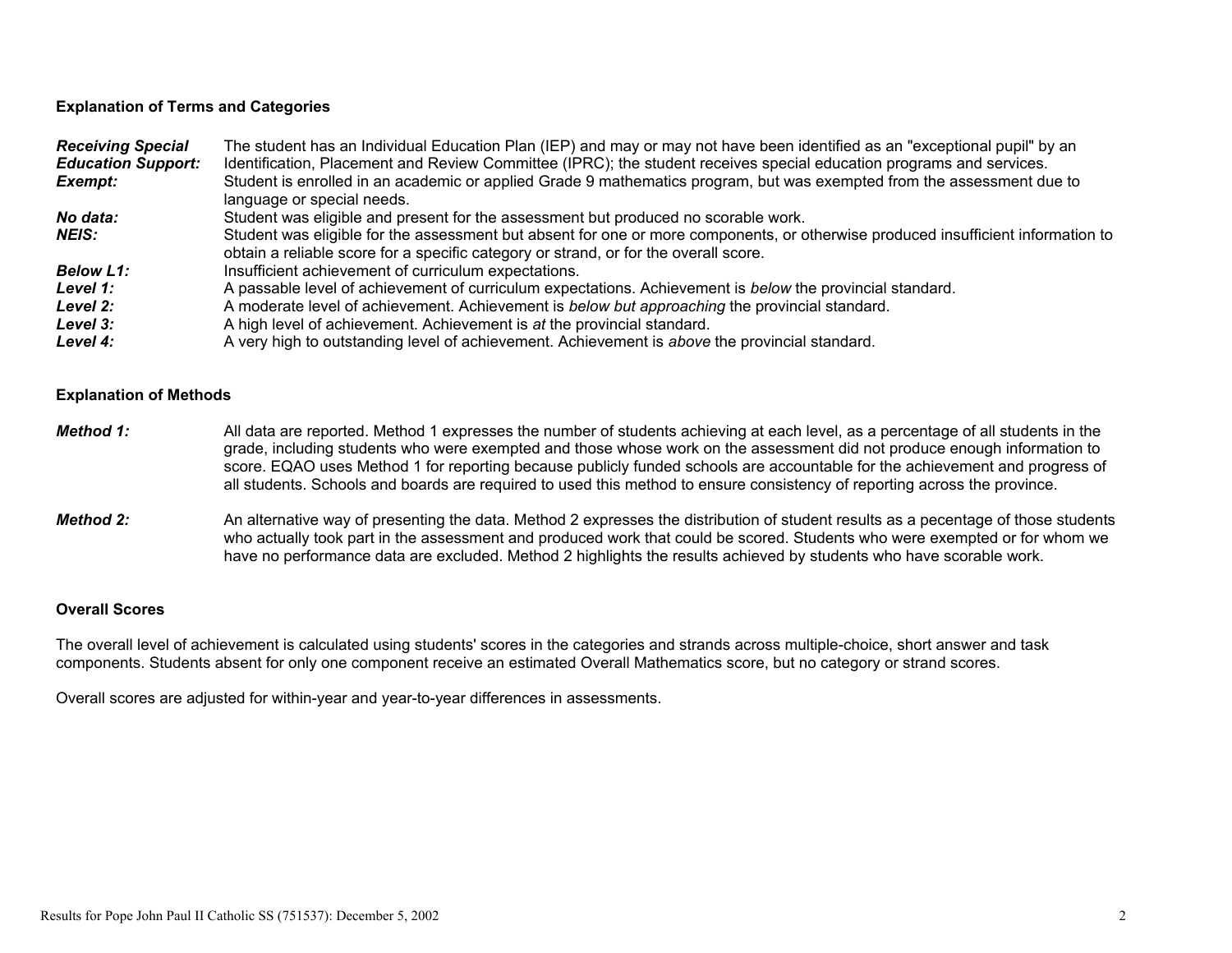## Grade 9 Assessments of Mathematics, 2001-2002 School Results

|                       | <b>Overall Level of Achievement in Applied Mathematics Program</b> |                      |          |
|-----------------------|--------------------------------------------------------------------|----------------------|----------|
|                       |                                                                    | Percent <sup>1</sup> |          |
|                       | Number                                                             | Method 1             | Method 2 |
| Exempt                | 0                                                                  | 0%                   | N/A      |
| No Data               | 4                                                                  | 7%                   | N/A      |
| NEIS <sup>2</sup>     | 4                                                                  | 7%                   | 8%       |
| Below L1 <sup>3</sup> | 4                                                                  | 7%                   | 8%       |
| Level 1               | 17                                                                 | 31%                  | 34%      |
| Level 2               | 20                                                                 | 37%                  | 40%      |
| Level 3               | 5                                                                  | 9%                   | 10%      |
| Level 4               | 0                                                                  | 0%                   | 0%       |

<sup>1</sup> Percentages may not sum to 100 due to rounding. <sup>2</sup> Not Enough Information to Score <sup>3</sup> Below Level 1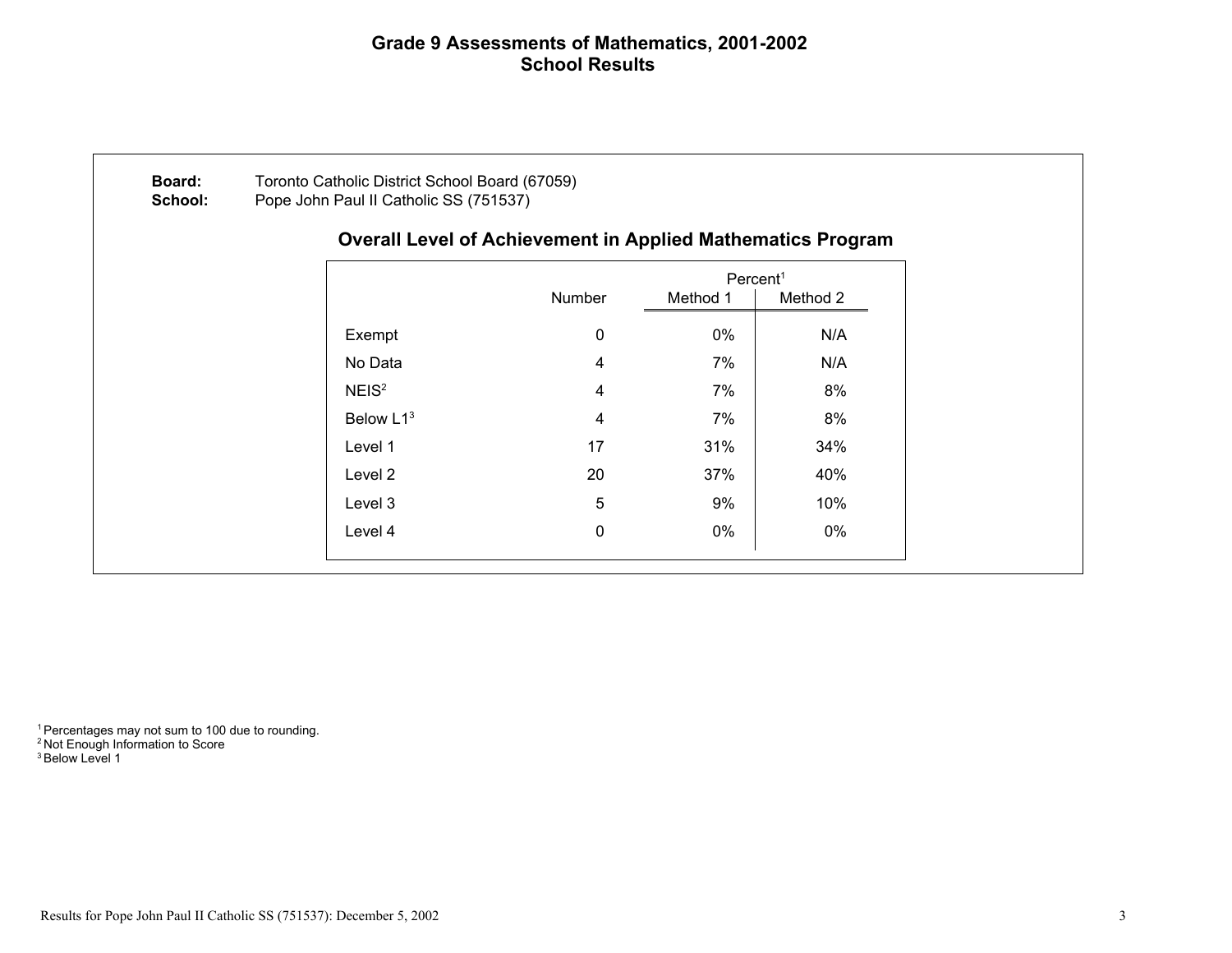## Grade 9 Results: Detailed Overall Achievement Results for Students in Applied Mathematics

Applied Mathematics Program Overall, Method 1

|                       | Provincial<br><b>Results</b><br>n=47 220 | Board<br>Results<br>$n=2034$ | School<br>Results<br>$n = 54$ |
|-----------------------|------------------------------------------|------------------------------|-------------------------------|
| Exempt                | 2%                                       | 3%                           | $0\%$                         |
| No Data               | 7%                                       | 8%                           | 7%                            |
| NEIS <sup>1</sup>     | 6%                                       | 5%                           | 7%                            |
| Below L1 <sup>2</sup> | 8%                                       | 16%                          | 7%                            |
| Level 1               | 19%                                      | 23%                          | 31%                           |
| Level <sub>2</sub>    | 37%                                      | 32%                          | 37%                           |
| Level 3               | 21%                                      | 12%                          | 9%                            |
| Level 4               | $1\%$                                    | 0%                           | $0\%$                         |

### Applied Mathematics Program Overall, Method 2

|                       | Provincial<br><b>Results</b><br>n=42 975 | <b>Board</b><br><b>Results</b><br>n=1 799 | School<br>Results<br>$n = 50$ |
|-----------------------|------------------------------------------|-------------------------------------------|-------------------------------|
| NEIS <sup>1</sup>     | 7%                                       | 6%                                        | 8%                            |
| Below L1 <sup>2</sup> | 9%                                       | 18%                                       | 8%                            |
| Level 1               | 21%                                      | 26%                                       | 34%                           |
| Level 2               | 40%                                      | 36%                                       | 40%                           |
| Level 3               | 23%                                      | $14\%$                                    | 10%                           |
| Level 4               | 1%                                       | 0%                                        | 0%                            |

<sup>1</sup> Not Enough Information to Score <sup>2</sup> Below Level 1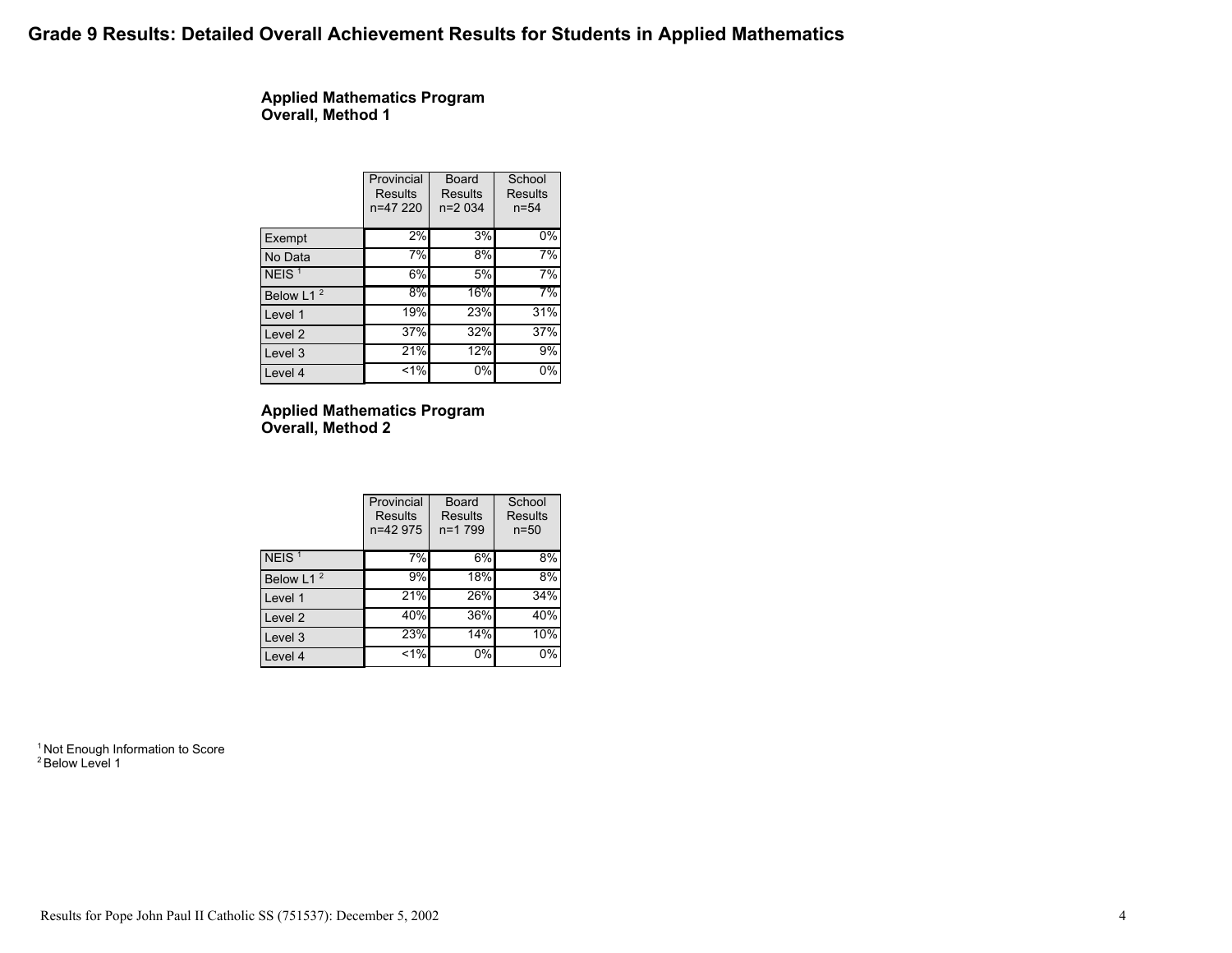# Grade 9 Results: Detailed Achievement Results for Students in Applied Mathematics - Categories

### Applied Mathematics Program Method 1

|                       | Knowledge/Understanding           |                                            |                                      | <b>Application</b>                |                              |                               | <b>Problem Solving</b>            |                                     |                               | Communication                            |                                     |                                      |
|-----------------------|-----------------------------------|--------------------------------------------|--------------------------------------|-----------------------------------|------------------------------|-------------------------------|-----------------------------------|-------------------------------------|-------------------------------|------------------------------------------|-------------------------------------|--------------------------------------|
|                       | Provincial<br>Results<br>n=47 220 | <b>Board</b><br><b>Results</b><br>$n=2034$ | School<br><b>Results</b><br>$n = 54$ | Provincial<br>Results<br>n=47 220 | Board<br>Results<br>$n=2034$ | School<br>Results<br>$n = 54$ | Provincial<br>Results<br>n=47 220 | Board<br><b>Results</b><br>$n=2034$ | School<br>Results<br>$n = 54$ | Provincial<br><b>Results</b><br>n=47 220 | <b>Board</b><br>Results<br>$n=2034$ | School<br><b>Results</b><br>$n = 54$ |
| Exempt                | 2%                                | 3%                                         | $0\%$                                | 2%                                | 3%                           | $0\%$                         | 2%                                | 3%                                  | 0%                            | 2%                                       | 3%                                  | $\overline{0\%}$                     |
| No Data               | 7%                                | 8%                                         | 7%                                   | 7%                                | 8%                           | 7%                            | $7\%$                             | 8%                                  | 7%                            | 7%                                       | 8%                                  | $7\%$                                |
| NEIS <sup>1</sup>     | 4%                                | 4%                                         | 2%                                   | 4%                                | 4%                           | 13%                           | 5%                                | 7%                                  | 9%                            | 5%                                       | 5%                                  | 6%                                   |
| Below L1 <sup>2</sup> | 9%                                | 16%                                        | 15%                                  | 24%                               | 33%                          | 30%                           | $3\%$                             | 4%                                  | 2%                            | 6%                                       | 10%                                 | $6\%$                                |
| Level 1               | 19%                               | 23%                                        | 22%                                  | 21%                               | 22%                          | 26%                           | 37%                               | 44%                                 | 46%                           | 13%                                      | 17%                                 | 17%                                  |
| Level 2               | 34%                               | 30%                                        | 37%                                  | 27%                               | 20%                          | 17%                           | 26%                               | 23%                                 | 24%                           | 54%                                      | 49%                                 | 59%                                  |
| Level 3               | 24%                               | 16%                                        | 17%                                  | $13\%$                            | $8\%$                        | $6\%$                         | 20%                               | 11%                                 | 11%                           | 12%                                      | 7%                                  | $6\%$                                |
| Level 4               | $1\%$                             | 0%                                         | 0%                                   | 2%                                | $1\%$                        | 2%                            | $1\%$                             | $0\%$                               | 0%                            | $1\%$                                    | 0%                                  | $0\%$                                |

### Applied Mathematics Program Method 2

|                       | Knowledge/Understanding           |                                               | Application                        |                                          | <b>Problem Solving</b>                |                             |                                   | Communication                         |                             |                                   |                                       |                                    |
|-----------------------|-----------------------------------|-----------------------------------------------|------------------------------------|------------------------------------------|---------------------------------------|-----------------------------|-----------------------------------|---------------------------------------|-----------------------------|-----------------------------------|---------------------------------------|------------------------------------|
|                       | Provincial<br>Results<br>n=42 975 | <b>Board</b><br><b>Results</b><br>$n = 1,799$ | School<br><b>Results</b><br>$n=50$ | Provincial<br><b>Results</b><br>n=42 975 | <b>Board</b><br>Results<br>$n = 1799$ | School<br>Results<br>$n=50$ | Provincial<br>Results<br>n=42 975 | <b>Board</b><br>Results<br>$n = 1799$ | School<br>Results<br>$n=50$ | Provincial<br>Results<br>n=42 975 | <b>Board</b><br>Results<br>$n = 1799$ | School<br><b>Results</b><br>$n=50$ |
| NEIS $1$              | 5%                                | 4%                                            | 2%                                 | 4%                                       | 5%                                    | $14\%$                      | 5%                                | 7%                                    | 10%                         | $6\%$                             | $6\%$                                 | $6\%$                              |
| Below L1 <sup>2</sup> | 10%                               | 18%                                           | 16%                                | 26%                                      | 38%                                   | 32%                         | 3%                                | 4%                                    | 2%                          | 7%                                | 11%                                   | 6%                                 |
| Level 1               | 21%                               | 27%                                           | 24%                                | 23%                                      | 25%                                   | 28%                         | 40%                               | 50%                                   | 50%                         | 14%                               | 19%                                   | 18%                                |
| Level 2               | 38%                               | 34%                                           | 40%                                | <b>30%</b>                               | 22%                                   | 18%                         | 29%                               | 26%                                   | 26%                         | 60%                               | 56%                                   | 64%                                |
| Level 3               | 26%                               | 18%                                           | 18%                                | 15%                                      | 9%                                    | 6%                          | 21%                               | 13%                                   | 12%                         | 14%                               | 8%                                    | 6%                                 |
| Level 4               | $1\%$                             | 0%                                            | $0\%$                              | 2%                                       | 1%                                    | 2%                          | $1\%$                             | $0\%$                                 | $0\%$                       | $1\%$                             | $0\%$                                 | $0\%$                              |

<sup>1</sup> Not Enough Information to Score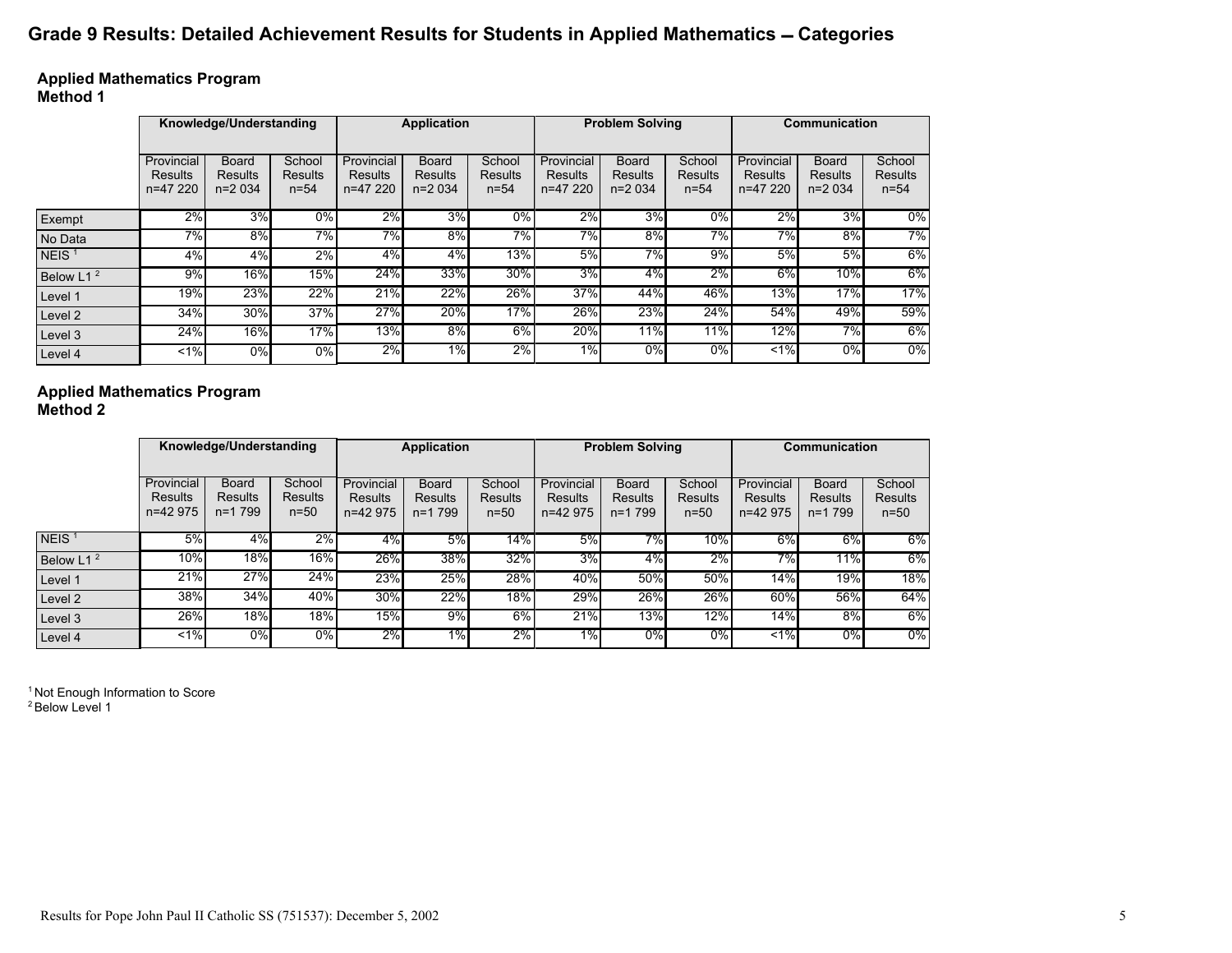# Grade 9 Results: Detailed Achievement Results for Students in Applied Mathematics - Strands

Applied Mathematics Program Method 1

|                       | <b>Number Sense and Algebra</b>   |                                     |                               | <b>Relationships</b>              |                                     |                               | <b>Analytic Geometry</b>          |                                            |                                      | <b>Measurement and Geometry</b>   |                                     |                               |
|-----------------------|-----------------------------------|-------------------------------------|-------------------------------|-----------------------------------|-------------------------------------|-------------------------------|-----------------------------------|--------------------------------------------|--------------------------------------|-----------------------------------|-------------------------------------|-------------------------------|
|                       | Provincial<br>Results<br>n=47 220 | <b>Board</b><br>Results<br>$n=2034$ | School<br>Results<br>$n = 54$ | Provincial<br>Results<br>n=47 220 | <b>Board</b><br>Results<br>$n=2034$ | School<br>Results<br>$n = 54$ | Provincial<br>Results<br>n=47 220 | <b>Board</b><br><b>Results</b><br>$n=2034$ | School<br><b>Results</b><br>$n = 54$ | Provincial<br>Results<br>n=47 220 | <b>Board</b><br>Results<br>$n=2034$ | School<br>Results<br>$n = 54$ |
| Exempt                | 2%                                | 3%                                  | $\overline{0\%}$              | 2%                                | 3%                                  | $0\%$                         | 2%                                | $3\%$                                      | $0\%$                                | 2%                                | 3%                                  | $0\%$                         |
| No Data               | 7%                                | 8%                                  | 7%                            | 7%                                | 8%                                  | 7%                            | 7%                                | 8%                                         | 7%                                   | 7%                                | 8%                                  | 7%                            |
| NEIS <sup>1</sup>     | 5%                                | 4%                                  | 2%                            | $7\%$                             | 7%                                  | 19%                           | $7\%$                             | 9%                                         | 17%                                  | 6%                                | 7%                                  | $2\%$                         |
| Below L1 <sup>2</sup> | 17%                               | 25%                                 | 17%                           | 2%                                | 4%                                  | $0\%$                         | $6\%$                             | 7%                                         | $4\%$                                | 12%                               | 18%                                 | 19%                           |
| Level 1               | 12%                               | 14%                                 | 15%                           | $19\%$                            | 26%                                 | 33%                           | 22%                               | 27%                                        | 24%                                  | 17%                               | 20%                                 | 20%                           |
| Level 2               | 34%                               | 30%                                 | 44%                           | 45%                               | 42%                                 | 35%                           | 34%                               | 30%                                        | 31%                                  | 39%                               | 33%                                 | 43%                           |
| Level 3               | 23%                               | 15%                                 | 15%                           | 17%                               | 9%                                  | $6\%$                         | 22%                               | 15%                                        | 17%                                  | 17%                               | 10%                                 | 9%                            |
| Level 4               | $< 1\%$                           | 0%                                  | $0\%$                         | 1.96                              | $0\%$                               | $0\%$                         | $1\%$                             | 1.96                                       | $0\%$                                | $1\%$                             | $1\%$                               | $0\%$                         |

### Applied Mathematics Program Method 2

|                       | <b>Number Sense and Algebra</b>   |                                     | <b>Relationships</b>               |                                          | <b>Analytic Geometry</b>              |                             |                                          | <b>Measurement and Geometry</b>               |                             |                                   |                                            |                                    |
|-----------------------|-----------------------------------|-------------------------------------|------------------------------------|------------------------------------------|---------------------------------------|-----------------------------|------------------------------------------|-----------------------------------------------|-----------------------------|-----------------------------------|--------------------------------------------|------------------------------------|
|                       | Provincial<br>Results<br>n=42 975 | <b>Board</b><br>Results<br>$n=1799$ | School<br><b>Results</b><br>$n=50$ | Provincial<br><b>Results</b><br>n=42 975 | <b>Board</b><br>Results<br>$n = 1799$ | School<br>Results<br>$n=50$ | Provincial<br><b>Results</b><br>n=42 975 | <b>Board</b><br><b>Results</b><br>$n = 1,799$ | School<br>Results<br>$n=50$ | Provincial<br>Results<br>n=42 975 | <b>Board</b><br><b>Results</b><br>$n=1799$ | School<br><b>Results</b><br>$n=50$ |
| NEIS <sup>1</sup>     | 5%                                | 5%                                  | 2%                                 | $7\%$                                    | $8\%$                                 | 20%                         | $8\%$                                    | $10\%$                                        | 18%                         | 7%                                | $8\%$                                      | 2%                                 |
| Below L1 <sup>2</sup> | 18%                               | 29%                                 | 18%                                | 3%                                       | 5%                                    | $0\%$                       | 6%                                       | $8\%$                                         | $4\%$                       | 13%                               | 21%                                        | 20%                                |
| Level 1               | 13%                               | 16%                                 | 16%                                | 21%                                      | 30%                                   | 36%                         | 24%                                      | $30\%$                                        | 26%                         | 19%                               | 23%                                        | 22%                                |
| Level 2               | 38%                               | 34%                                 | 48%                                | 50%                                      | 47%                                   | 38%                         | 37%                                      | $34\%$                                        | 34%                         | 42%                               | 38%                                        | 46%                                |
| Level 3               | $26\%$                            | 17%                                 | 16%                                | 19%                                      | 10%                                   | 6%                          | 24%                                      | 17%                                           | 18%                         | 18%                               | 11%                                        | 10%                                |
| Level 4               | 1%                                | 0%                                  | $0\%$                              | $1\%$                                    | $0\%$                                 | $0\%$                       | $1\%$                                    | $\leq 1\%$                                    | $0\%$                       | $1\%$                             | $1\%$                                      | $0\%$                              |

<sup>1</sup> Not Enough Information to Score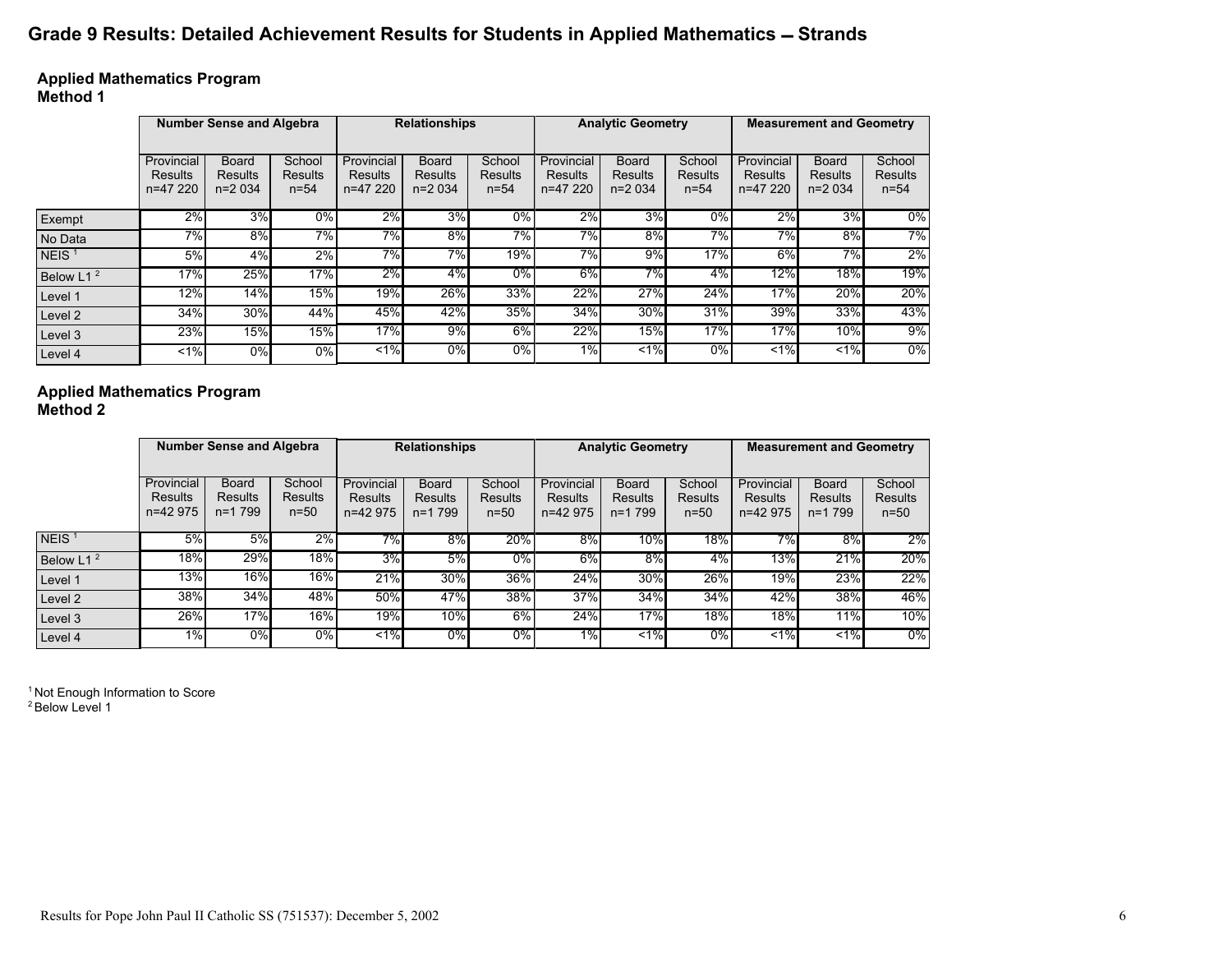# Grade 9 Achievement Results by Contextual Factors - Applied Program

## Results by Gender\*

Applied Program, Method 1

|                    | <b>Provincial Results</b> |                          | <b>Board Results</b> |                           | <b>School Results</b> |                         |
|--------------------|---------------------------|--------------------------|----------------------|---------------------------|-----------------------|-------------------------|
|                    | Girls<br>n=20 786         | <b>Boys</b><br>$n=25615$ | Girls<br>$n = 886$   | <b>Boys</b><br>$n = 1036$ | Girls<br>$n = 29$     | <b>Boys</b><br>$n = 24$ |
| Exempt             | 2%                        | 3%                       | 5%                   | 2%                        |                       |                         |
| No Data            | 6%                        | 6%                       | 7%                   | 7%                        |                       |                         |
| NEIS <sup>1</sup>  | 5%                        | 7%                       | 4%                   | 6%                        |                       |                         |
| Below $L1^2$       | 8%                        | 8%                       | 15%                  | 17%                       |                       |                         |
| Level 1            | 20%                       | 19%                      | 24%                  | 24%                       | 34%                   | 29%                     |
| Level <sub>2</sub> | 38%                       | 36%                      | 34%                  | 33%                       | 34%                   | 38%                     |
| Level 3            | 20%                       | 21%                      | 12%                  | 12%                       |                       |                         |
| Level 4            | $1\%$                     | $1\%$                    |                      |                           |                       |                         |

Results for Students with Special Needs (excluding Gifted)

Applied Program, Method 1

|                    | <b>Provincial Results</b>             |                                   | <b>Board Results</b>                 |                                     | <b>School Results</b>              |                                          |  |
|--------------------|---------------------------------------|-----------------------------------|--------------------------------------|-------------------------------------|------------------------------------|------------------------------------------|--|
|                    | Special<br><b>Needs</b><br>$n = 8869$ | All Other<br>Students<br>n=38 351 | Special<br><b>Needs</b><br>$n = 578$ | All Other<br>Students<br>$n = 1456$ | Special<br><b>Needs</b><br>$n=n/a$ | All Other<br><b>Students</b><br>$n = 53$ |  |
| Exempt             | 5%                                    | $2\%$                             | 8%                                   | 2%                                  |                                    |                                          |  |
| No Data            | 5%                                    | 7%                                | 6%                                   | 9%                                  |                                    | 8%                                       |  |
| NEIS <sup>1</sup>  | 8%                                    | 6%                                | 7%                                   | 4%                                  |                                    |                                          |  |
| Below $L1^2$       | 13%                                   | 7%                                | 21%                                  | 13%                                 |                                    | 8%                                       |  |
| Level 1            | 24%                                   | 18%                               | 25%                                  | 23%                                 |                                    | 32%                                      |  |
| Level <sub>2</sub> | 33%                                   | 37%                               | 27%                                  | 34%                                 |                                    | 38%                                      |  |
| Level 3            | 13%                                   | 23%                               | 7%                                   | 14%                                 |                                    | 9%                                       |  |
| Level 4            | $1\%$                                 | $1\%$                             |                                      |                                     |                                    |                                          |  |

\* Results for gender are based upon students for whom gender data were available.

<sup>1</sup> Not Enough Information to Score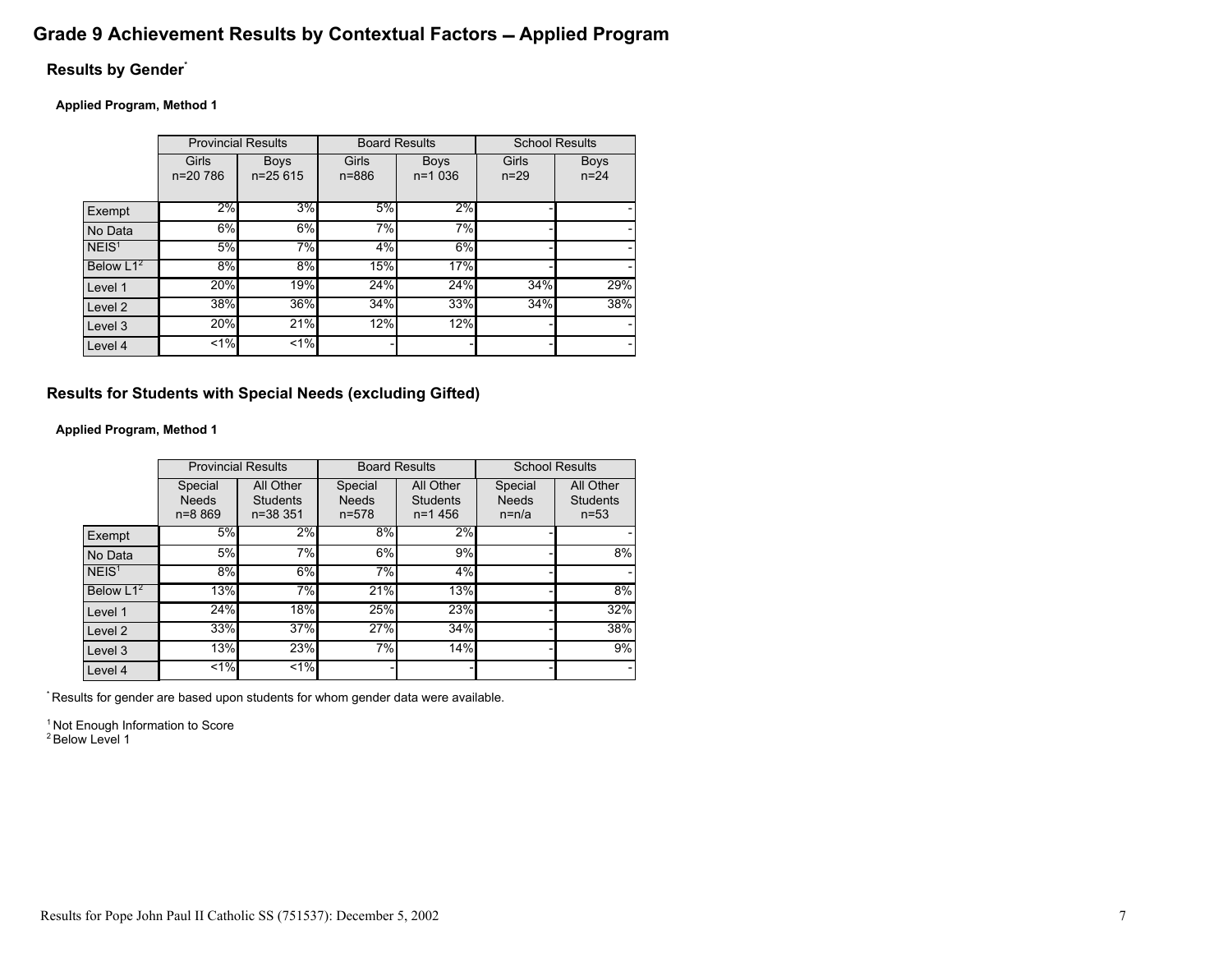# Grade 9 Achievement Results by Contextual Factors, cont'd

## Results for Students in ESL/ELD Programs

### Applied Program, Method 1

|                   | <b>Provincial Results</b> |                                   | <b>Board Results</b>        |                                     | <b>School Results</b>     |                                          |
|-------------------|---------------------------|-----------------------------------|-----------------------------|-------------------------------------|---------------------------|------------------------------------------|
|                   | ESL/ELD<br>$n=2094$       | All Other<br>Students<br>n=45 126 | <b>ESL/ELD</b><br>$n = 114$ | All Other<br>Students<br>$n = 1920$ | <b>ESL/ELD</b><br>$n=n/a$ | All Other<br><b>Students</b><br>$n = 52$ |
| Exempt            | 23%                       | $1\%$                             | 11%                         | 3%                                  |                           |                                          |
| No Data           | 3%                        | 7%                                | 7%                          | 8%                                  |                           | 8%                                       |
| NEIS <sup>1</sup> | 6%                        | 6%                                | 9%                          | 5%                                  |                           |                                          |
| Below $L1^2$      | 18%                       | $8\%$                             | 28%                         | 15%                                 |                           | 8%                                       |
| Level 1           | 19%                       | 19%                               | 24%                         | 23%                                 |                           | 33%                                      |
| Level 2           | 21%                       | 37%                               | 15%                         | 33%                                 |                           | 37%                                      |
| Level 3           | 9%                        | 21%                               | 6%                          | 13%                                 |                           | 10%                                      |
| Level 4           | 1%                        | $1\%$                             |                             |                                     |                           |                                          |

## Results by Semester of Study

Applied Program, Method 1

|                       |                                     | <b>Provincial Results</b>         |                        |                                | <b>Board Results</b>            |                        |                                   | <b>School Results</b>         |                      |
|-----------------------|-------------------------------------|-----------------------------------|------------------------|--------------------------------|---------------------------------|------------------------|-----------------------------------|-------------------------------|----------------------|
|                       | <b>First Semester</b><br>$n=20.956$ | Second<br>Semester<br>$n = 14632$ | Full-Year<br>$n=4.526$ | First<br>Semester<br>$n = 791$ | Second<br>Semester<br>$n = 509$ | Full-Year<br>$n = 330$ | <b>First Semester</b><br>$n = 21$ | Second<br>Semester<br>$n=n/a$ | Full-Year<br>$n=n/a$ |
| Exempt                | 2%                                  | 2%                                | 3%                     | 4%                             | 5%                              |                        |                                   |                               |                      |
| No Data               | 6%                                  | 7%                                | 6%                     | 8%                             | 6%                              | 8%                     |                                   |                               |                      |
| NEIS <sup>1</sup>     | 6%                                  | 6%                                | 8%                     | 5%                             | 4%                              | 5%                     |                                   |                               |                      |
| Below L1 <sup>2</sup> | 9%                                  | 8%                                | 8%                     | 19%                            | 14%                             | 14%                    |                                   |                               |                      |
| Level 1               | 19%                                 | 19%                               | 19%                    | 25%                            | 22%                             | 22%                    | 38%                               |                               |                      |
| Level 2               | 37%                                 | 37%                               | 34%                    | 30%                            | 34%                             | 37%                    | 38%                               |                               |                      |
| Level 3               | 21%                                 | 20%                               | 21%                    | 8%                             | 14%                             | 15%                    |                                   |                               |                      |
| Level 4               | $1\%$                               | $1\%$                             | $1\%$                  |                                |                                 |                        |                                   |                               |                      |

<sup>1</sup> Not Enough Information to Score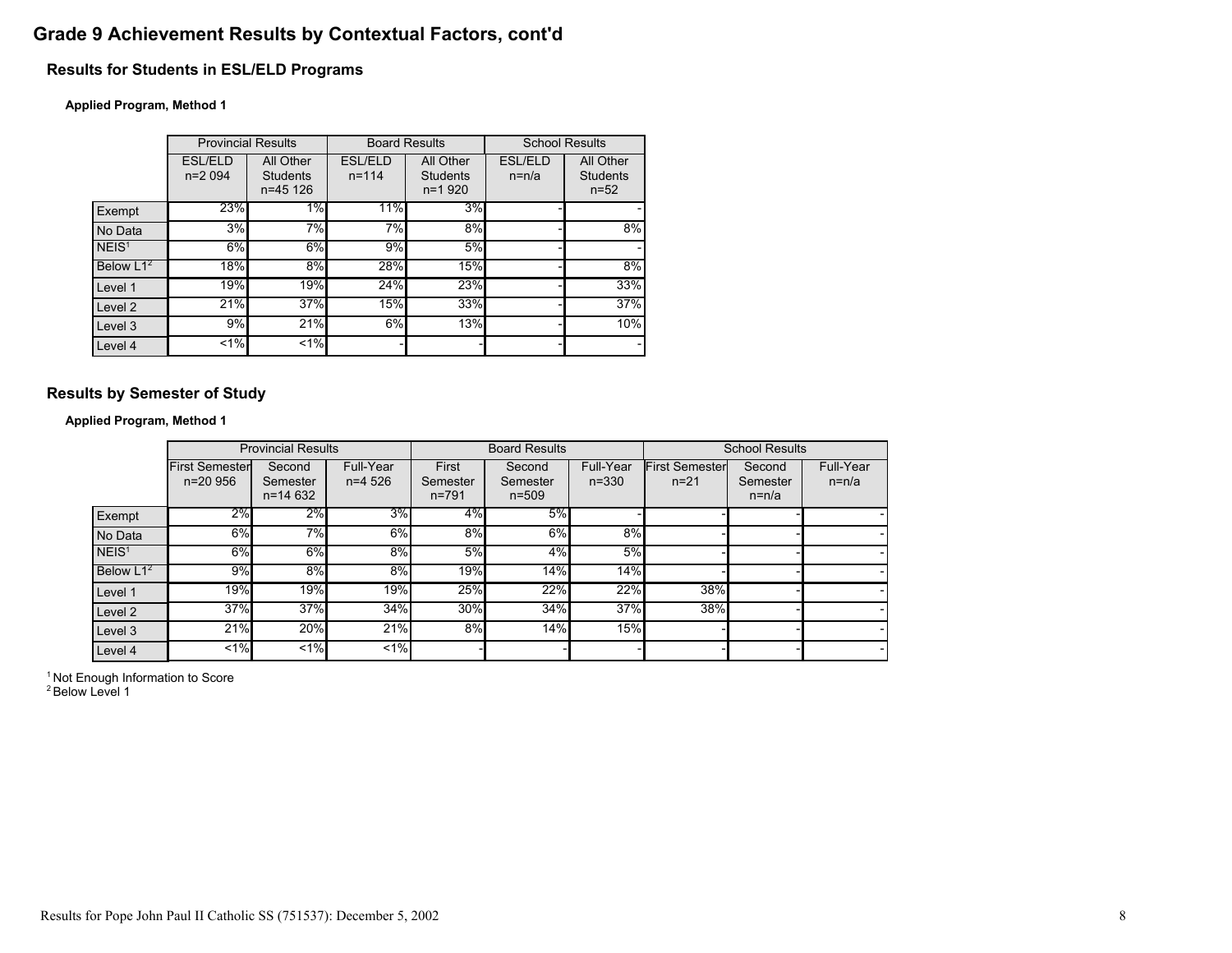## Grade 9 Assessments of Mathematics, 2001-2002 School Results

|                   |        | Percent <sup>1</sup> |          |
|-------------------|--------|----------------------|----------|
|                   | Number | Method 1             | Method 2 |
| Exempt            |        | $1\%$                | N/A      |
| No Data           | 5      | 2%                   | N/A      |
| NEIS <sup>2</sup> | 4      | 2%                   | 2%       |
| Below L13         | 6      | 2%                   | 2%       |
| Level 1           | 71     | 29%                  | 29%      |
| Level 2           | 40     | 16%                  | 16%      |
| Level 3           | 115    | 46%                  | 47%      |
| Level 4           | 7      | 3%                   | 3%       |

<sup>1</sup> Percentages may not sum to 100 due to rounding. <sup>2</sup> Not Enough Information to Score <sup>3</sup> Below Level 1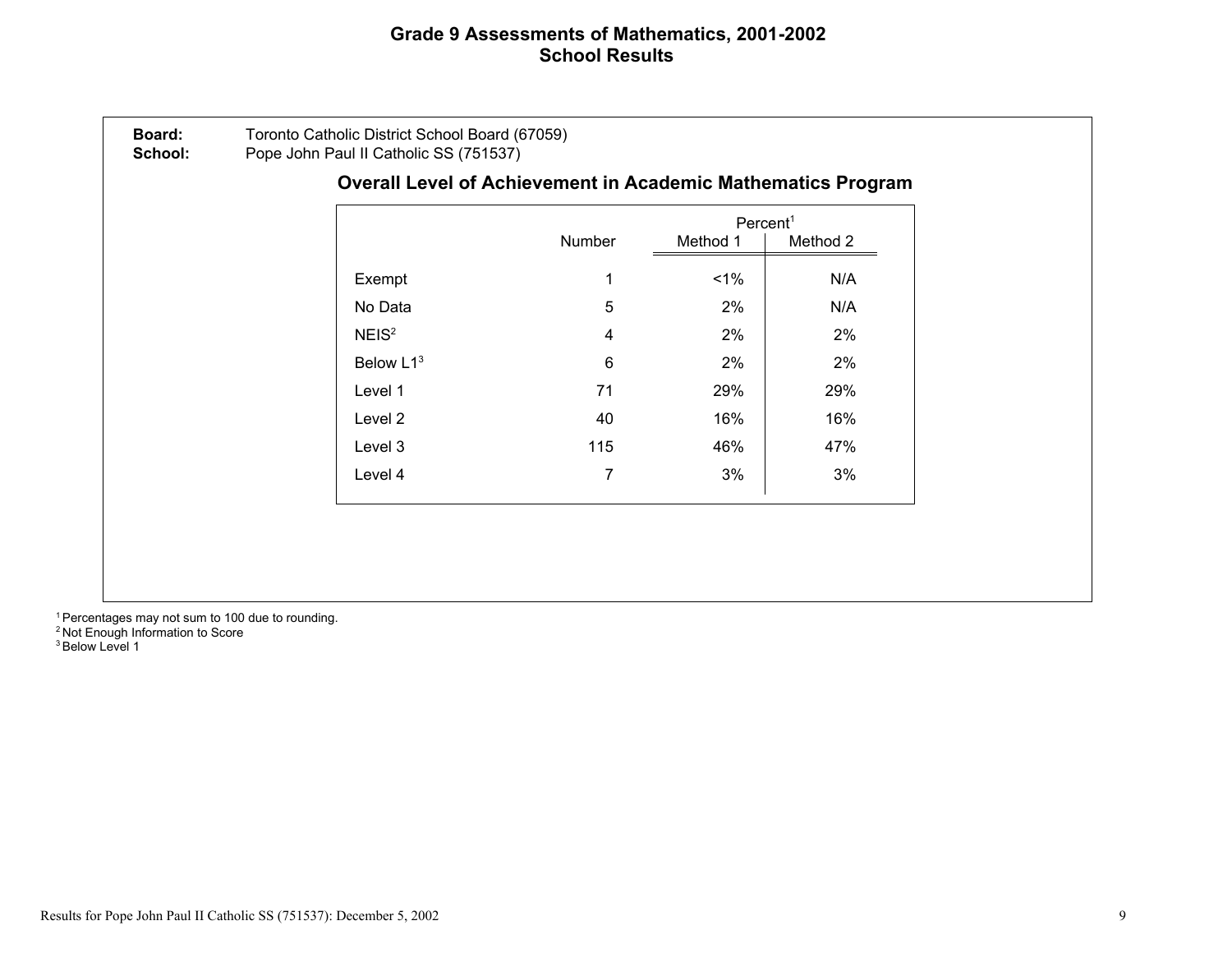# Grade 9 Results: Detailed Overall Achievement Results for Students in Academic Mathematics

Academic Mathematics Program Overall, Method 1

|                       | Provincial<br>Results<br>n=99 094 | Board<br>Results<br>$n=4847$ | School<br>Results<br>$n = 249$ |
|-----------------------|-----------------------------------|------------------------------|--------------------------------|
| Exempt                | $< 1\%$                           | $< 1\%$                      | $1\%$                          |
| No Data               | 1%                                | 2%                           | 2%                             |
| NEIS <sup>1</sup>     | 3%                                | 1%                           | 2%                             |
| Below L1 <sup>2</sup> | $1\%$                             | 1%                           | 2%                             |
| Level 1               | 14%                               | 23%                          | 29%                            |
| Level 2               | 17%                               | 20%                          | 16%                            |
| Level 3               | 58%                               | 49%                          | 46%                            |
| Level 4               | 5%                                | 3%                           | 3%                             |

### Academic Mathematics Program Overall, Method 2

|                       | Provincial<br><b>Results</b><br>n=97 252 | Board<br>Results<br>$n=4$ 723 | School<br>Results<br>$n = 243$ |
|-----------------------|------------------------------------------|-------------------------------|--------------------------------|
| NEIS <sup>1</sup>     | 3%                                       | 1%                            | 2%                             |
| Below L1 <sup>2</sup> | $1\%$                                    | 1%                            | 2%                             |
| Level 1               | 14%                                      | 23%                           | 29%                            |
| Level 2               | 18%                                      | 20%                           | 16%                            |
| Level 3               | 59%                                      | 50%                           | 47%                            |
| Level 4               | 5%                                       | 4%                            | 3%                             |

<sup>1</sup> Not Enough Information to Score <sup>2</sup> Below Level 1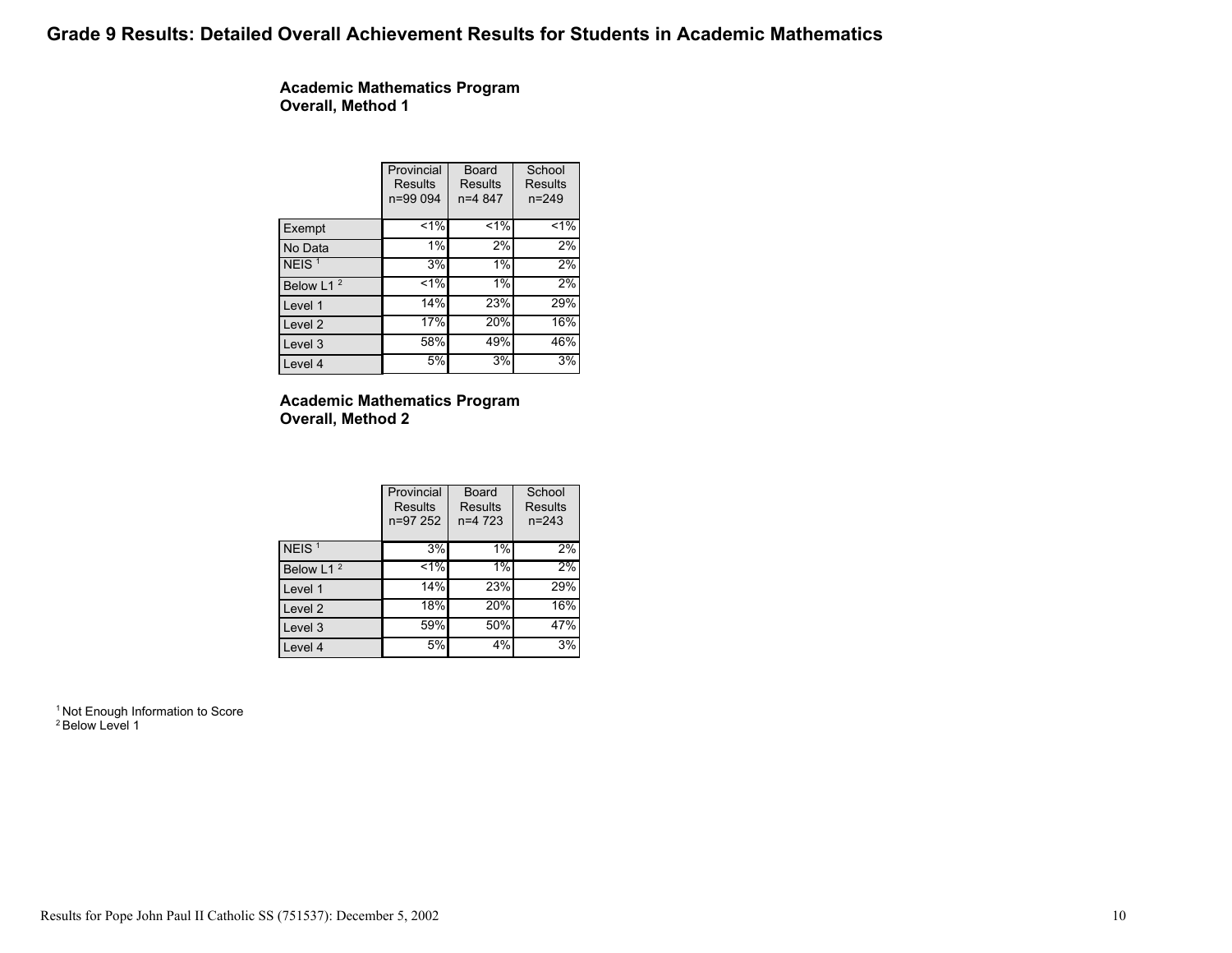# Grade 9 Results: Detailed Achievement Results for Students in Academic Mathematics - Categories

Academic Mathematics Program Method 1

|                       |                                          | Knowledge/Understanding             |                                | <b>Application</b>                       |                                            |                                | <b>Problem Solving</b>            |                                            |                                       | Communication                            |                                     |                                       |
|-----------------------|------------------------------------------|-------------------------------------|--------------------------------|------------------------------------------|--------------------------------------------|--------------------------------|-----------------------------------|--------------------------------------------|---------------------------------------|------------------------------------------|-------------------------------------|---------------------------------------|
|                       | Provincial<br><b>Results</b><br>n=99 094 | <b>Board</b><br>Results<br>$n=4847$ | School<br>Results<br>$n = 249$ | Provincial<br><b>Results</b><br>n=99 094 | <b>Board</b><br><b>Results</b><br>$n=4847$ | School<br>Results<br>$n = 249$ | Provincial<br>Results<br>n=99 094 | <b>Board</b><br><b>Results</b><br>$n=4847$ | School<br><b>Results</b><br>$n = 249$ | Provincial<br><b>Results</b><br>n=99 094 | <b>Board</b><br>Results<br>$n=4847$ | School<br><b>Results</b><br>$n = 249$ |
| Exempt                | $1\%$                                    | $1\%$                               | $\leq$ 1%                      | $1\%$                                    | $\overline{21\%}$                          | $1\%$                          | $\leq$ 1%                         | $\leq$ 1%                                  | $\overline{21\%}$                     | $1\%$                                    | $1\%$                               | $1\%$                                 |
| No Data               | 1%                                       | 2%                                  | 2%                             | 1%                                       | 2%                                         | 2%                             | $\overline{1\%}$                  | 2%                                         | $2\%$                                 | 1%                                       | 2%                                  | $2\%$                                 |
| NEIS <sup>1</sup>     | 3%                                       | 2%                                  | 3%                             | 2%                                       | 1%                                         | 2%                             | $1\%$                             | $1\%$                                      | 1%                                    | 2%                                       | $1\%$                               | $2\%$                                 |
| Below L1 <sup>2</sup> | $1\%$                                    | $1\%$                               | $2\%$                          | $4\%$                                    | 7%                                         | $9\%$                          | $1\%$                             | 2%                                         | $2\%$                                 | $1\%$                                    | $1\%$                               | 1%                                    |
| Level 1               | 14%                                      | 23%                                 | 31%                            | 14%                                      | 21%                                        | 22%                            | 28%                               | 39%                                        | 43%                                   | 6%                                       | $10\%$                              | 12%                                   |
| Level 2               | 14%                                      | 16%                                 | $14\sqrt{0}$                   | 11%                                      | 13%                                        | 14%                            | 15%                               | 16%                                        | 14%                                   | 35%                                      | 41%                                 | 41%                                   |
| Level 3               | 63%                                      | 54%                                 | 46%                            | 58%                                      | 49%                                        | 45%                            | 44%                               | 36%l                                       | 33%                                   | 54%                                      | 45%                                 | 41%                                   |
| Level 4               | 4%                                       | 2%                                  | 2%                             | 10%                                      | 6%                                         | 5%                             | $8\%$                             | 5%                                         | $4\%$                                 | $1\%$                                    | $1\%$                               | $0\%$                                 |

## Academic Mathematics Program

Method 2

|                       |                                   | Knowledge/Understanding                     |                                       | <b>Application</b>                       |                                      | <b>Problem Solving</b>         |                                    |                                             | Communication                  |                                   |                                      |                                       |
|-----------------------|-----------------------------------|---------------------------------------------|---------------------------------------|------------------------------------------|--------------------------------------|--------------------------------|------------------------------------|---------------------------------------------|--------------------------------|-----------------------------------|--------------------------------------|---------------------------------------|
|                       | Provincial<br>Results<br>n=97 252 | <b>Board</b><br><b>Results</b><br>$n=4$ 723 | School<br><b>Results</b><br>$n = 243$ | Provincial<br><b>Results</b><br>n=97 252 | <b>Board</b><br>Results<br>$n=4$ 723 | School<br>Results<br>$n = 243$ | Provincial<br>Results<br>$n=97252$ | <b>Board</b><br><b>Results</b><br>$n=4$ 723 | School<br>Results<br>$n = 243$ | Provincial<br>Results<br>n=97 252 | <b>Board</b><br>Results<br>$n=4$ 723 | School<br><b>Results</b><br>$n = 243$ |
| NEIS $1$              | 3%                                | 2%                                          | $3\%$                                 | $2\%$                                    | 1%                                   | 2%                             | $1\%$                              | $\overline{1\%}$                            | $1\%$                          | 2%                                | $1\%$                                | 2%                                    |
| Below L1 <sup>2</sup> | $1\%$                             | $1\%$                                       | 2%                                    | 4%                                       | 7%                                   | 9%                             | $1\%$                              | 2%                                          | 2%                             | $1\%$                             | $1\%$                                | 1%                                    |
| Level 1               | 14%                               | 23%                                         | 31%                                   | 14%                                      | 22%                                  | 23%                            | 28%                                | 40%                                         | 44%                            | 6%                                | 10%                                  | 13%                                   |
| Level 2               | 14%                               | 16%                                         | 15%                                   | 11%                                      | 13%                                  | 15%                            | 15%                                | 16%                                         | 15%                            | 36%                               | 42%                                  | 42%                                   |
| Level 3               | 64%                               | 55%                                         | 47%                                   | 59%                                      | 51%                                  | 47%                            | 45%                                | 37%                                         | 34%                            | 55%                               | 47%                                  | 42%                                   |
| Level 4               | 4%                                | 2%                                          | 2%                                    | 10%                                      | 6%                                   | 5%                             | 8%                                 | 5%                                          | 4%                             | $1\%$                             | $1\%$                                | $0\%$                                 |

<sup>1</sup> Not Enough Information to Score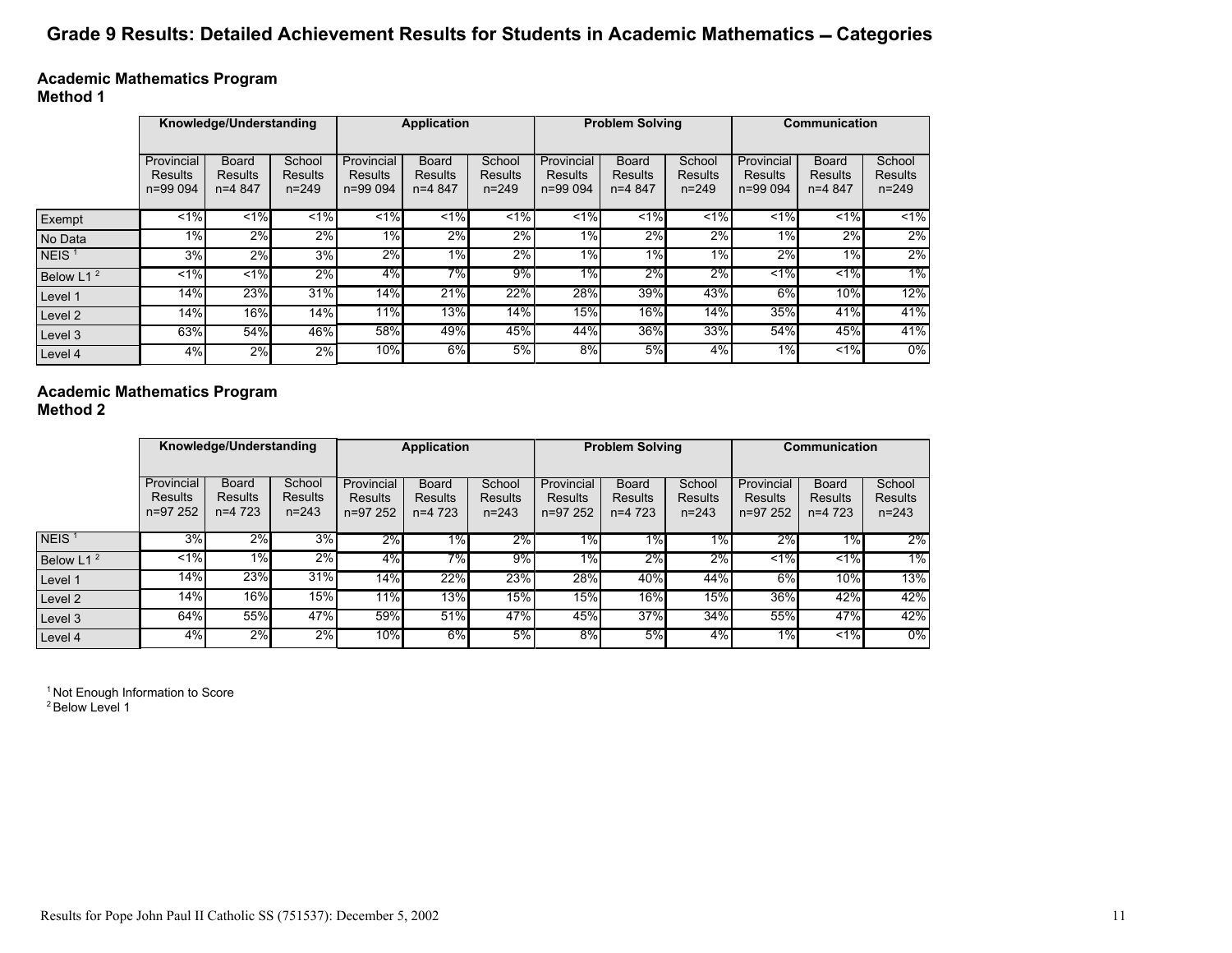# Grade 9 Results: Detailed Achievement for Results Students in Academic Mathematics - Strands

Academic Mathematics Program Method 1

|                       |                                   | <b>Number Sense and Algebra</b>     |                                | <b>Relationships</b>              |                                     |                                | <b>Analytic Geometry</b>          |                                            |                                       | <b>Measurement and Geometry</b>   |                                     |                                       |
|-----------------------|-----------------------------------|-------------------------------------|--------------------------------|-----------------------------------|-------------------------------------|--------------------------------|-----------------------------------|--------------------------------------------|---------------------------------------|-----------------------------------|-------------------------------------|---------------------------------------|
|                       | Provincial<br>Results<br>n=99 094 | <b>Board</b><br>Results<br>$n=4847$ | School<br>Results<br>$n = 249$ | Provincial<br>Results<br>n=99 094 | Board<br><b>Results</b><br>$n=4847$ | School<br>Results<br>$n = 249$ | Provincial<br>Results<br>n=99 094 | <b>Board</b><br><b>Results</b><br>$n=4847$ | School<br><b>Results</b><br>$n = 249$ | Provincial<br>Results<br>n=99 094 | <b>Board</b><br>Results<br>$n=4847$ | School<br><b>Results</b><br>$n = 249$ |
| Exempt                | $1\%$                             | $1\%$                               | $\overline{.1\%}$              | $\leq$ 1%                         | $1\%$                               | $\overline{21\%}$              | $1\%$                             | $\leq$ 1%                                  | $\leq$ 1%                             | $1\%$                             | $1\%$                               | $1\%$                                 |
| No Data               | 1%                                | 2%                                  | 2%                             | $1\%$                             | 2%                                  | 2%                             | $1\%$                             | 2%                                         | 2%                                    | $1\%$                             | $2\%$                               | 2%                                    |
| NEIS <sup>1</sup>     | 2%                                | $1\%$                               | 2%                             | 3%                                | 2%                                  | 2%                             | 2%                                | $1\%$                                      | $2\%$                                 | 2%                                | 2%                                  | $2\%$                                 |
| Below L1 <sup>2</sup> | $< 1\%$                           | $1\%$                               | $1\%$                          | $1\%$                             | 1%                                  | 2%                             | $1\%$                             | 1%                                         | $0\%$                                 | 2%                                | 3%                                  | 5%                                    |
| Level 1               | 12%                               | 19%                                 | 24%                            | 10%                               | 16%                                 | 19%                            | 12%                               | <b>18%</b>                                 | 16%                                   | 15%                               | 24%                                 | 31%                                   |
| Level 2               | 20%                               | 24%                                 | 21%                            | 19%                               | 23%                                 | 23%                            | 30%                               | 34%                                        | 38%                                   | 18%                               | 21%                                 | 21%                                   |
| Level 3               | 60%                               | 51%                                 | 48%                            | 52%                               | 46%                                 | 45%                            | 51%                               | 42%                                        | 40%                                   | 59%                               | 47%                                 | 38%                                   |
| Level 4               | 4%                                | 2%                                  | 2%                             | 13%                               | 9%                                  | $6\%$                          | 2%                                | 1%                                         | 1%                                    | 2%                                | 1%                                  | $0\%$                                 |

Academic Mathematics Program

Method 2

|                       |            | <b>Number Sense and Algebra</b> |                |                | <b>Relationships</b> |                |                   | <b>Analytic Geometry</b> |                |                | <b>Measurement and Geometry</b> |                |  |
|-----------------------|------------|---------------------------------|----------------|----------------|----------------------|----------------|-------------------|--------------------------|----------------|----------------|---------------------------------|----------------|--|
|                       |            |                                 |                |                |                      |                |                   |                          |                |                |                                 |                |  |
|                       | Provincial | <b>Board</b>                    | School         | Provincial     | <b>Board</b>         | School         | Provincial        | <b>Board</b>             | School         | Provincial     | <b>Board</b>                    | School         |  |
|                       | Results    | Results                         | <b>Results</b> | <b>Results</b> | <b>Results</b>       | <b>Results</b> | <b>Results</b>    | <b>Results</b>           | <b>Results</b> | <b>Results</b> | <b>Results</b>                  | <b>Results</b> |  |
|                       | n=97 252   | $n=4$ 723                       | $n = 243$      | n=97 252       | $n=4$ 723            | $n = 243$      | $n=97252$         | $n=4$ 723                | $n = 243$      | n=97 252       | $n=4$ 723                       | $n = 243$      |  |
|                       |            |                                 |                |                |                      |                |                   |                          |                |                |                                 |                |  |
| NEIS $1$              | 2%         | $1\%$                           | 2%             | 3%             | $2\%$                | 2%             | 2%                | $1\%$                    | 2%             | 3%             | 2%                              | 2%             |  |
| Below L1 <sup>2</sup> | $1\%$      | $1\%$                           | $1\%$          | $1\%$          | 1%                   | 2%             | $\overline{21\%}$ | $\leq$ 1%                | $0\%$          | 2%             | 4%                              | 5%             |  |
| Level 1               | 12%        | 19%                             | 24%            | 10%            | 17%                  | 19%            | $12\%$            | 19%                      | 17%            | 15%            | 24%                             | 32%            |  |
| Level 2               | 20%        | 25%                             | 21%            | 20%            | 24%                  | 24%            | 31%               | 35%                      | 39%            | 19%            | 21%                             | 22%            |  |
| Level 3               | 61%        | 52%                             | 49%            | 53%            | 48%                  | 46%            | 52%               | 44%                      | 41%            | 60%            | 48%                             | 39%            |  |
| Level 4               | 4%         | 2%                              | 2%             | 14%            | 9%                   | 6%             | 3%                | $1\%$                    | $1\%$          | 2%             | 1%                              | $0\%$          |  |

<sup>1</sup> Not Enough Information to Score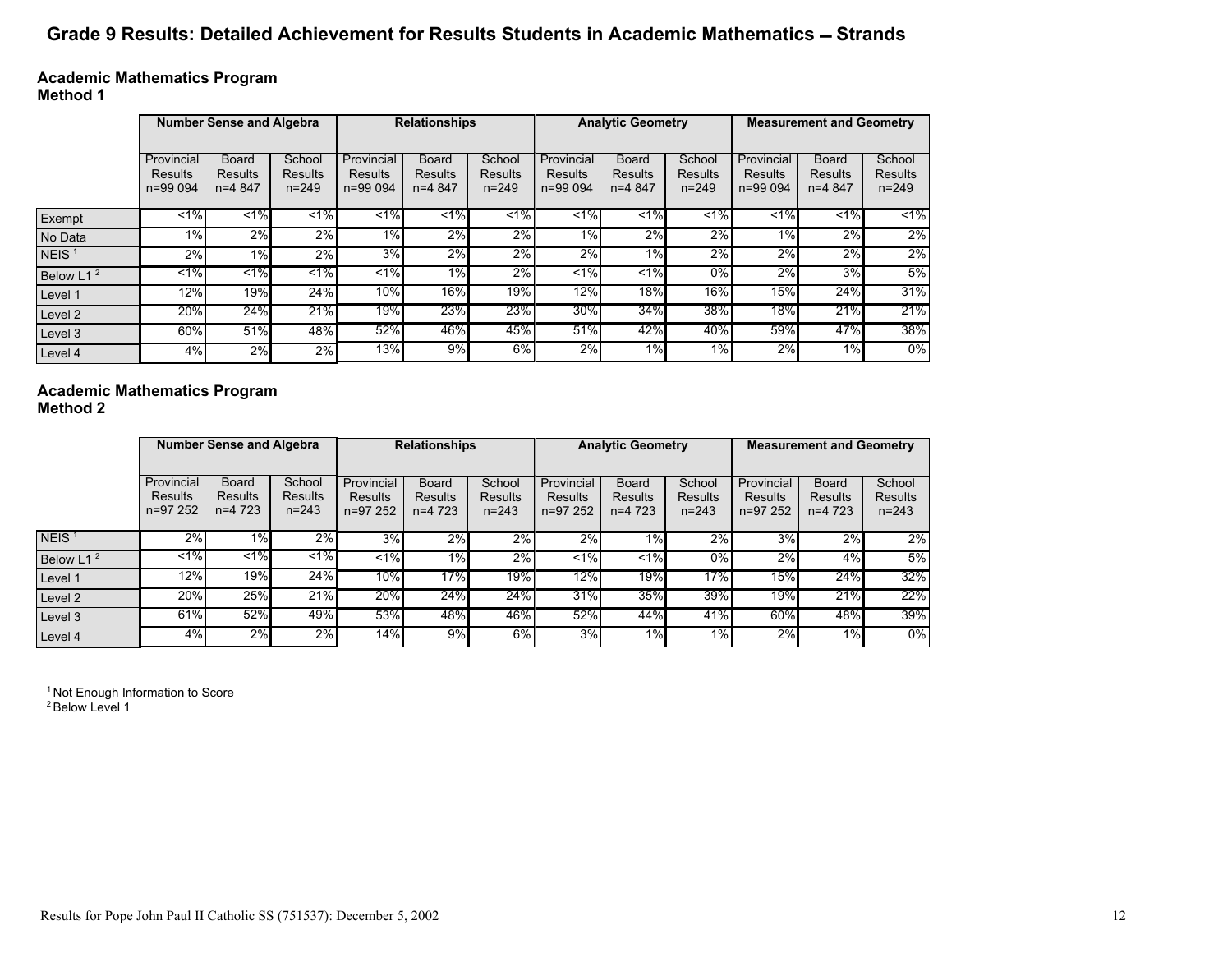## Grade 9 Achievement Results by Contextual Factors - Academic Program

## Results by Gender\*

#### Academic Program, Method 1

|                   |                   | <b>Provincial Results</b> | <b>Board Results</b> |                         | <b>School Results</b> |                       |
|-------------------|-------------------|---------------------------|----------------------|-------------------------|-----------------------|-----------------------|
|                   | Girls<br>n=49 772 | <b>Boys</b><br>n=48 181   | Girls<br>$n=2556$    | <b>Boys</b><br>$n=2089$ | Girls<br>$n = 146$    | <b>Boys</b><br>$n=95$ |
| Exempt            | $1\%$             | 1%                        | 1%                   | $1\frac{4}{9}$          |                       |                       |
| No Data           | 1%                | 1%                        | 2%                   | 2%                      |                       |                       |
| NEIS <sup>1</sup> | 3%                | 3%                        | 1%                   | 1%                      |                       |                       |
| Below $L1^2$      | $1\%$             | 1%                        | $1\%$                | $2\%$                   |                       | 4%                    |
| Level 1           | 15%               | 13%                       | 24%                  | 22%                     | 32%                   | 22%                   |
| Level 2           | 18%               | 16%                       | 21%                  | 19%                     | 16%                   | 17%                   |
| Level 3           | 58%               | 59%                       | 47%                  | 50%                     | 44%                   | 54%                   |
| Level 4           | 5%                | 6%                        | 4%                   | 3%                      | 3%                    |                       |

## Results for Students with Special Needs (excluding Gifted)

### Academic Program, Method 1

|                    | <b>Provincial Results</b>              |                                          | <b>Board Results</b>                 |                                           | <b>School Results</b>              |                                           |
|--------------------|----------------------------------------|------------------------------------------|--------------------------------------|-------------------------------------------|------------------------------------|-------------------------------------------|
|                    | Special<br><b>Needs</b><br>$n = 2,386$ | All Other<br><b>Students</b><br>n=96 708 | Special<br><b>Needs</b><br>$n = 141$ | All Other<br><b>Students</b><br>$n=4$ 706 | Special<br><b>Needs</b><br>$n=n/a$ | All Other<br><b>Students</b><br>$n = 248$ |
| Exempt             | $2\%$                                  | $1\%$                                    | $4\%$                                | $1\%$                                     |                                    |                                           |
| No Data            | 2%                                     | 1%                                       | 3%                                   | 2%                                        |                                    | 2%                                        |
| NEIS <sup>1</sup>  | 4%                                     | 3%                                       | 4%                                   | 1%                                        |                                    | 2%                                        |
| Below $L1^2$       | 2%                                     | $1\%$                                    | 6%                                   | 1%                                        |                                    | 2%                                        |
| Level 1            | 26%                                    | 14%                                      | 37%                                  | 22%                                       |                                    | 28%                                       |
| Level <sub>2</sub> | 22%                                    | 17%                                      | 19%                                  | 20%                                       |                                    | 16%                                       |
| Level 3            | 41%                                    | 59%                                      | 26%                                  | 50%                                       |                                    | 46%                                       |
| Level 4            | 2%                                     | 5%                                       |                                      | 4%                                        |                                    | 3%                                        |

\* Results for gender are based upon students for whom gender data were available.

<sup>1</sup> Not Enough Information to Score